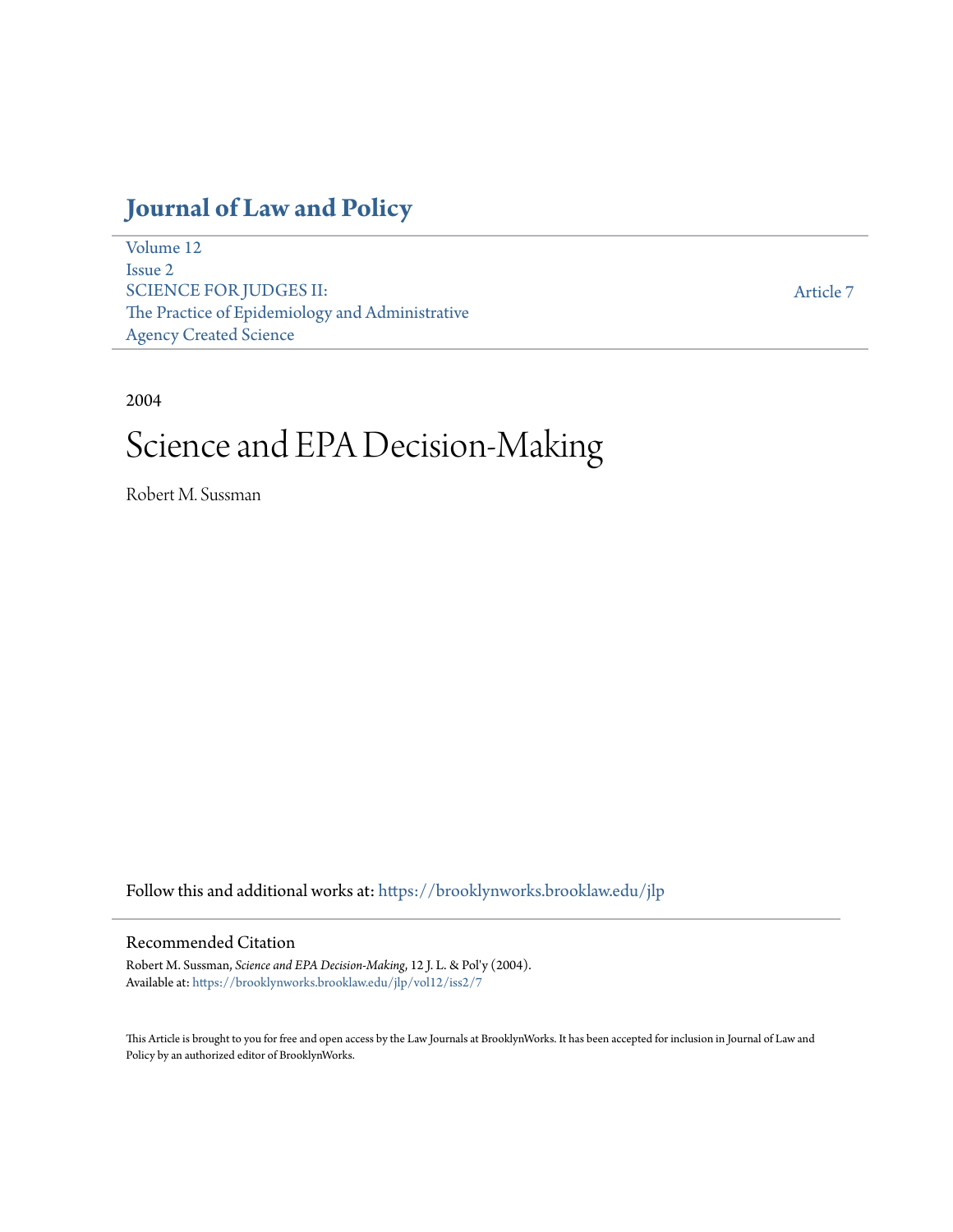# **SCIENCE AND EPA DECISION-MAKING**

*Robert M. Sussman\** 

#### **INTRODUCTION**

 $\overline{a}$ 

Two sets of experiences have shaped my perspective on the role of science at EPA. First, I have been a practicing lawyer in the trenches, representing clients before EPA for twenty-five plus years. Second, I was a senior policymaker at EPA, serving as the Deputy Administrator, the number two official in the agency, during the Clinton Administration. In this capacity, I was at the top of the organization trying to understand how all the pieces fit together and mediating between the many constituencies who care about what EPA does.

Based on these diverse experiences, I will provide a context on EPA as an institution—how EPA was formed, how it grew, and how the political climate in which EPA operates has changed over time. Then I will focus on the many different types of decisions that EPA makes that are science-based and the factors that shape those decisions. Because those factors are complex, they are not uniform across the agency or even within specific statutes. It is very important to understand the complexity of the decisionmaking framework that EPA implements. Finally, I will discuss the intense debate that has occurred and is continuing about the quality and credibility of EPA science. This debate has been underway since the inception of the agency but has been particularly emotional and polarized over the last ten years.

 <sup>\*</sup> Robert M. Sussman is a partner in the Washington, D.C. office of Latham & Watkins. He is a graduate of Yale College (1969) and Yale Law School (1973). He was Deputy Administrator of the U.S. Environmental Protection Agency during 1993-1994.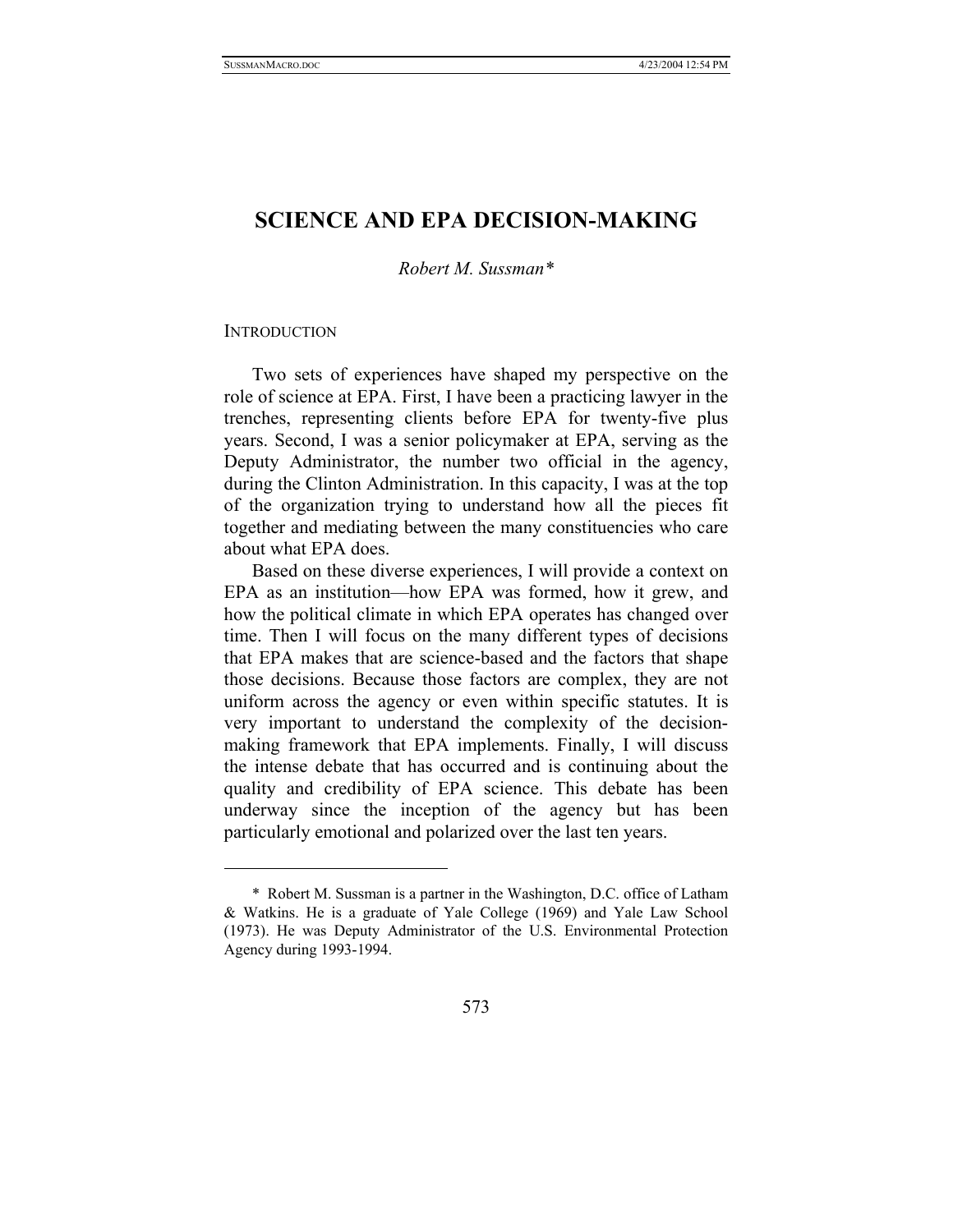Mike Friedman commented that FDA has a highly professional, dedicated, and unbiased cadre of scientists and that by and large FDA's scientific decisions have a high degree of legitimacy.<sup> $I$ </sup> This is not the common perception of EPA and its scientists, who are typically challenged and attacked on all sides.<sup>2</sup> I submit, however, that many of the criticisms of EPA science are really criticisms of the policy judgments that EPA makes, often in response to the direction it has received from Congress.

#### I. THE HISTORICAL CONTEXT

EPA is now thirty-three years old. President Nixon presided over the creation of the Agency in 1970.<sup>3</sup> Thirty-three years, of course, is a very long time in the life of an institution. Many of us forget that in 1970 there was a flush of public enthusiasm for environmental protection. Earth Day 1970 was one of the great populist events in postwar America. It brought out hundreds of thousands of people to celebrate the environment and call for its protection. It was in that heady atmosphere that EPA was born.<sup>4</sup> Early on EPA addressed some environmental needs that all of us would agree were obvious. For example, EPA required tail pipe emission controls on automobiles.<sup>5</sup> It is remarkable, but before 1970 automobile emissions were unregulated, a situation which, by today's standards, would be unthinkable. To give another example, discharges of sewage and pollutants into the nation's streams and waters by industry and municipalities were largely unregulated as well. Again, such a situation is unfathomable today because treatment of sewage and industrial wastes is viewed as the

<sup>1</sup> *See* Michael A. Friedman, M.D., *What Is the Value of an FDA Approval in a Judicial Matter?*, 12 J.L. & POL'Y 559 (2004). 2 Robert A. Anthony, *Interpretive Rules, Policy Statements, Guidances,* 

*Manuals and the Like- Should Federal Agencies Use Them To Bind the Public?*, 41 DUKE L. J. 1311 (1992). 3 Jack Lewis, *The Birth of the EPA*, EPA J. (Nov. 1985) [hereinafter *The* 

*Birth of the EPA*], *available at* http://www.epa.gov/history/topics/epa/15c.htm (last visited Mar. 11, 2004). 4 *Id*. 5 *Id*.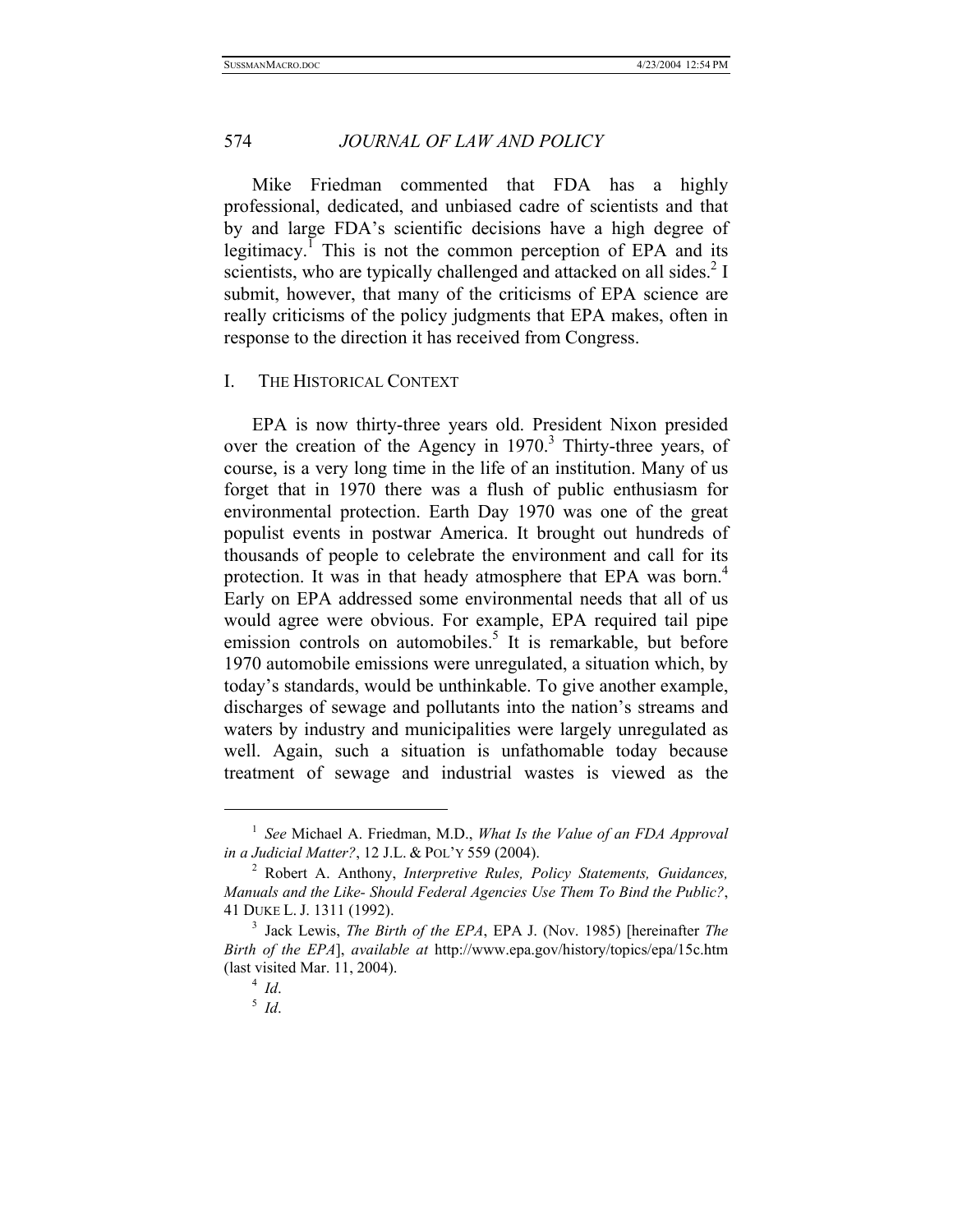hallmark of a civilized, advanced society.

In its early days, the public benefits of EPA's actions were tangible and immediate and were widely recognized and appreciated.<sup>6</sup> This strong public support continued during the twenty years after EPA's creation, when the agency experienced a period of remarkable institutional growth and expanding jurisdiction driven by virtually non-stop legislative activity. During this period, Congress passed and asked EPA to implement a large array of statutes such as the Toxic Substances Control Act<sup>7</sup>, which regulates the safety of industrial chemicals, the Superfund law or  $CERCLA<sup>8</sup>$ , which provides for the clean-up of contaminated sites, and the Community-Right-To-Know Law or EPCRA<sup>9</sup>, which authorizes the reporting of toxic emissions by industrial facilities and the development of a national emergency response management system.

Congress gave EPA these new mandates in reaction to perceived environmental catastrophes that were well publicized and dominated the front page news. For example, concern about PCBs, persistent, toxic, ubiquitous chemicals, almost singlehandedly accounted for the enactment of the Toxic Substances Control Act.10 DDT, made infamous by Rachel Carson in *Silent Spring*, was the major motivator of the laws that govern pesticides in this country.<sup>11</sup> Love Canal, near Niagara Falls, became the poster-child for contaminated industrial properties and gave birth to the Superfund statute.<sup>12</sup> And the catastrophic release of methyl isocyanate at the Union Carbide facility at Bhopal, India, which

 $\overline{a}$ 

<sup>6</sup> *The Birth of the EPA*, *supra* note 3. 7 15 U.S.C. §§ 2601-92 (2000).

<sup>8</sup> 42 U.S.C. §§ 9601-74 (2001).

 $9$  42 U.S.C. §§ 11001-50 (2000).

<sup>10</sup> *See* 15 U.S.C. §§ 2601-92. *See also* Pep Fuller & Thomas O. McGarity, *Beyond the Dirty Dozen: The Bush Administration's Cautious Approach to Listing new Persistent Organic Pollutants and the Future of the Stockholm Convention*, 29 WM. & MARY ENVTL. L. & POL'Y REV. 1, 2 (2003).<br><sup>11</sup> RACHEL CARSON, SILENT SPRING (1962).

<sup>12</sup> J. Richard Shotts, Morrison Enterprises v. McShares, Inc.*: Innocent PRPS and Section 107 Claims in the Tenth Circuit*, 52 U. KAN. L. REV. 491, 491-92 (2004); 42 U.S.C. §§ 9601-74 (2001).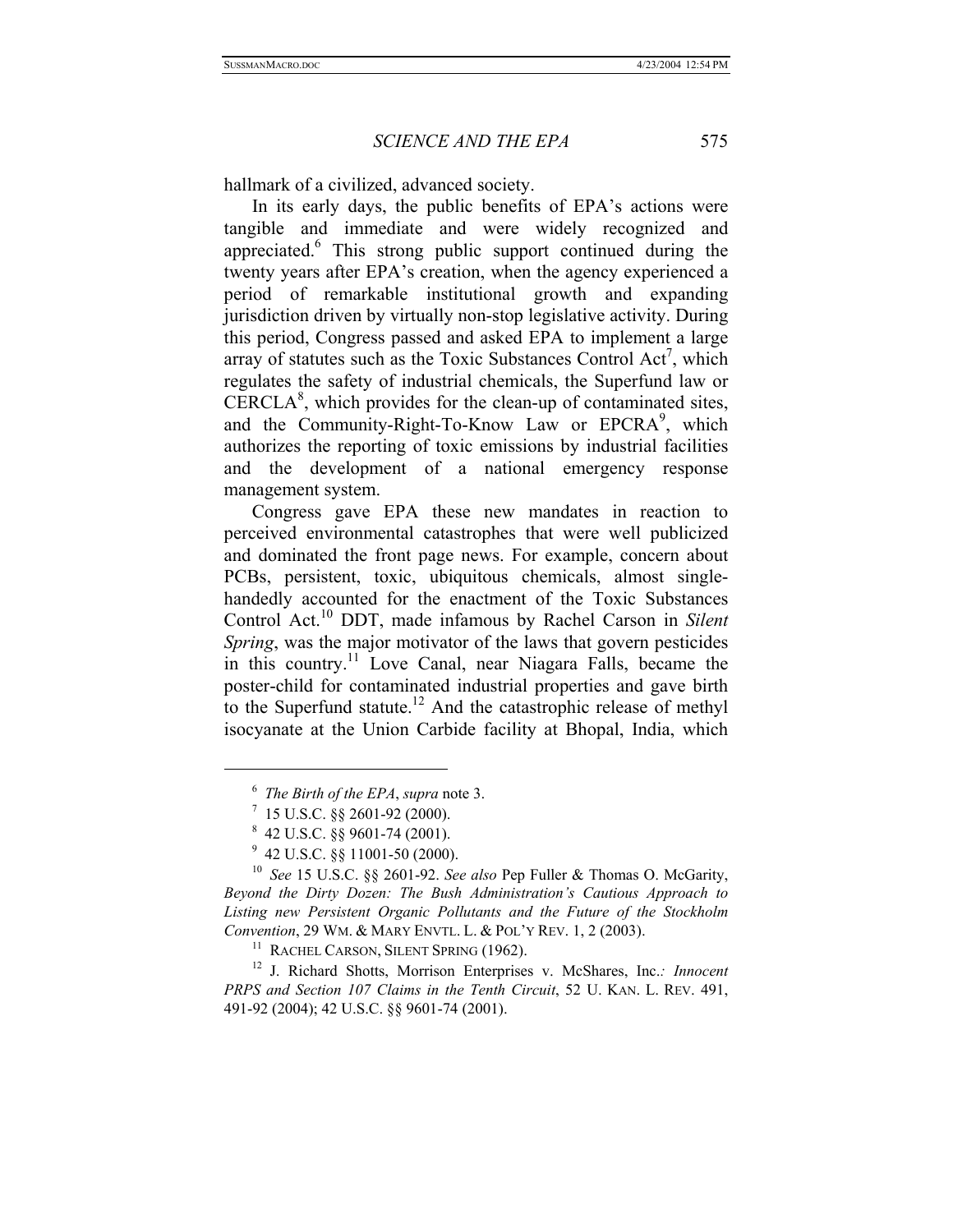killed hundreds of people, led to the creation of a community rightto-know and emergency response system in this country.<sup>13</sup>

One result of the crisis mentality that defined Congress's approach to environmental issues is that there is very little consistency across statutes. Each statute is tailored to the immediate environmental problem at hand, often without any regard to how that environmental problem relates to other environmental problems and other programs that EPA implements. In contrast to the Federal Food, Drug and Cosmetic Act, which is the organic statute that guides FDA, there is no organic statute within which EPA operates. $14$  Instead, EPA is subject to numerous free-standing, crisis-driven statutes passed at different times and for different reasons. These statutes are highly detailed and prescriptive. They do not give EPA much discretion to set priorities, to rank environmental problems, or to decide what is important and what is not. Congress in its wisdom has made those decisions in the statutes themselves.

#### II. AN AGENCY UNDER SIEGE

Since 1990, EPA's world has changed dramatically. From an agency which was on the receiving end of increased resources, new statutory mandates, and new problems to address, EPA has turned into an agency under siege. The frenetic pace of legislative activity on the environment has come virtually to a standstill. There is now polarization of opinion about environmental policy and therefore basic disagreement about EPA's mission and performance. For example, there is no consensus about whether EPA does too much or too little. One can find violently held views on both sides of that question.<sup>15</sup> Nor is there a consensus on

 $\overline{a}$ 

<sup>13</sup> John D. Echeverria & Julie B. Kaplan, *Poisonous Procedural "Reform": In Defense of Environmental Right-To-Know*, 12 KAN. J.L. & PUB. POL'Y 579, 583 (2003); 42 U.S.C. §§ 11001-50 (2000). 14 12 U.S.C. §§ 301-397 (2001). 15 Alan Charles Raul & Julie Zampa Dwyer, *"Regulatory Daubert": A* 

*Proposal To Enhance Judicial Review of Agency Science By Incorporating Daubert Principles Into Administrative Law*, 66 LAW & CONTEMP. PROBS. 7, 9- 11 (2003).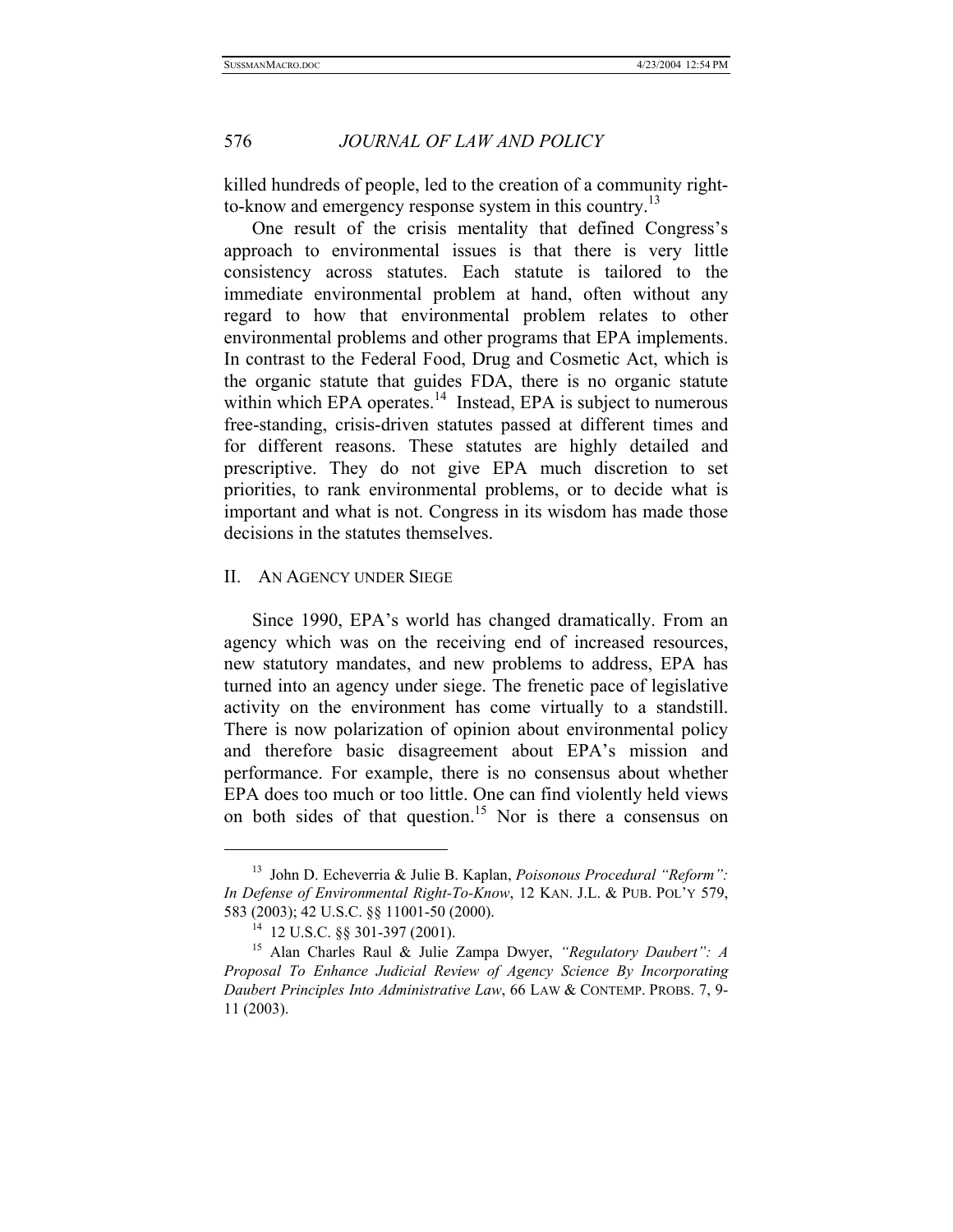whether EPA is an honest broker serving the public interest as opposed to the handmaiden of special interests. Finally, there is major debate about whether EPA's decisions are driven by science or politics.<sup>16</sup> Although EPA science has its defenders, there are many cynics who believe that science has very little to do with what EPA does and that politics explains most of EPA's actions.

As you might expect, one trend that has resulted from this absence of consensus is the increasing role of litigation as an environmental policy tool.<sup>17</sup> Very few EPA actions are not challenged in the courts. And litigation is used by everybody. It is used by environmental activists who feel EPA has dropped the ball and has not done enough to address a problem. It is used by members of industry who feel that EPA has done too much or that its regulations are excessive or unreasonable. In effect, all the constituencies who disagree about EPA's role and mission routinely bring those disagreements to the courts.

Because we are no longer addressing visible environmental problems, the public benefits derived from EPA actions are less obvious and more difficult to measure than they were in 1970. For this reason, it is easier to disagree about whether we are getting value for our money from EPA. Some people would say that environmental problems that are not obvious, like global warming, are enormously important and will affect the future of the planet. Others will argue that concerns about global warming or the impact of chemicals on children's health are based on fearmongering or sensationalism and have no basis in fact. Because key constituencies often disagree violently about whether many environmental problems are real and should be addressed by government, numerous EPA decisions are bitterly debated.

# III. KEY EPA DECISIONS BASED ON SCIENCE

This section provides concrete examples of the science-based public health decisions that EPA makes. This list will illustrate that EPA has enormous influence on many different sectors of our

<sup>16</sup> *Id.*

<sup>17</sup> Anthony, *supra* note 2.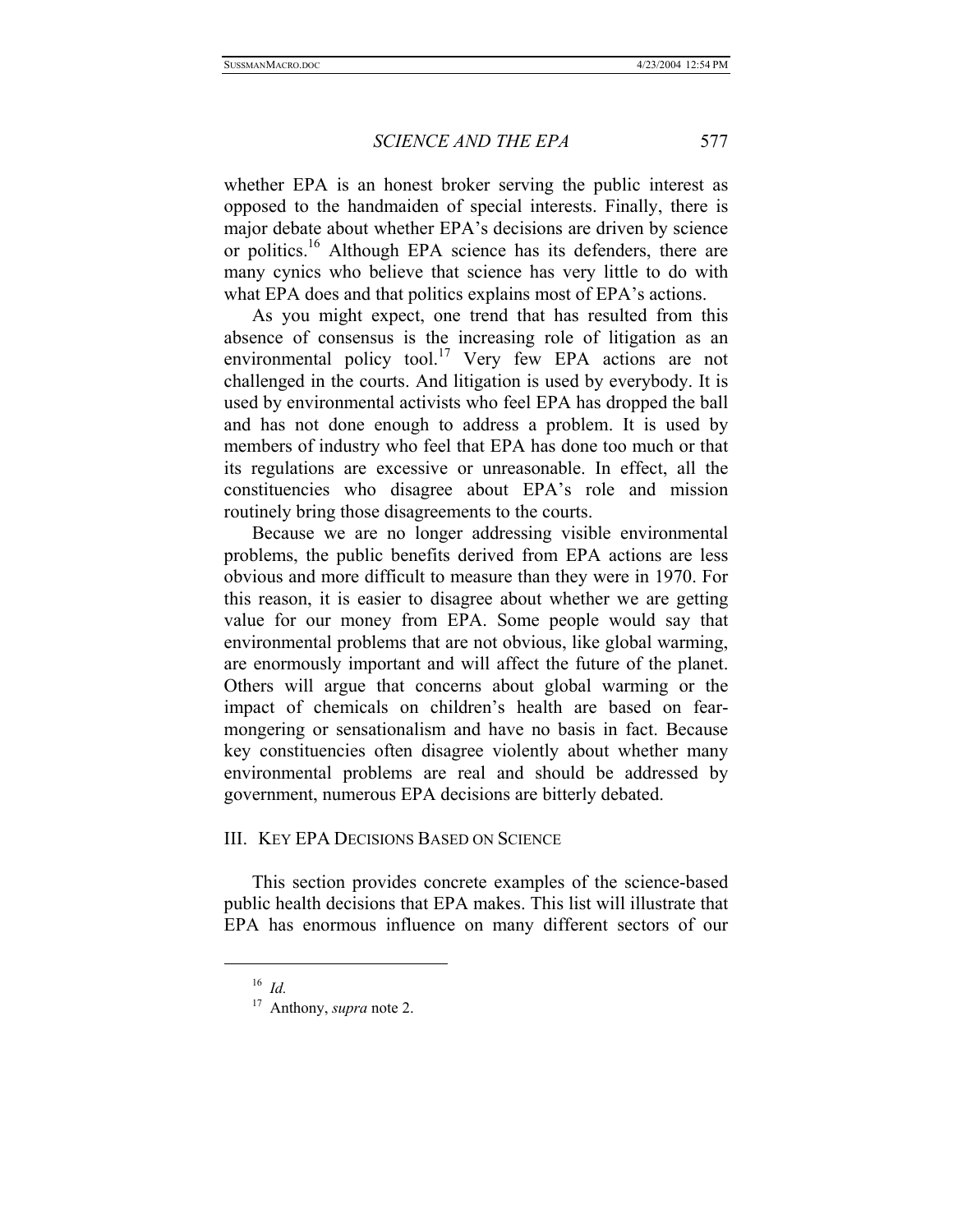society, including industries, state and local governments, and individual citizens. EPA sets allowable ambient levels for our major air pollutants, which include ozone and particulate matter.<sup>19</sup> It regulates the releases of toxic chemicals from industrial facilities of all types, sets emission standards for cars and trucks, determines permissible levels of contaminants in drinking water, and sets health-based cleanup standards for contaminated sites.<sup>20</sup> EPA implements a regulatory regime that determines what active ingredients can be used in pesticides, how those pesticides can be applied, and what sort of labeling those pesticides need to have.<sup>21</sup> EPA reviews all new chemicals before they are introduced into commerce. And finally, EPA sets safe exposure levels for widely known and distributed environmental toxins like lead, asbestos, and radon in homes and schools.<sup>22</sup>

Even though all of these decisions are focused on public health and have a scientific component, the factors that govern them can vary dramatically. The statutes assign different weights to a number of key decision criteria. Cost is a good example. Is cost important in setting environmental standards, or is it immaterial? Another example is the significance of the risk. Is the risk remote or widespread or severe? Are these relevant or immaterial factors? Yet another example is scientific uncertainty. What if we have imperfect information about the chemicals and activities we are regulating? Do we err on the side of caution and impose restrictions in the face of uncertainty or do we wait for better scientific information? What about cost/benefit tradeoffs? How important is it that a hazardous industrial chemical plays a critical role in producing socially useful products? Should the chemical's utility be weighed against its risks or is that immaterial? And finally, what weight do we assign to the cost and availability of cleanup technology? Is that a factor that should determine the

<sup>&</sup>lt;sup>19</sup> *See Clean Air Act, 42 U.S.C.* §§ 7401-50 (1970).<br><sup>20</sup> *See The Birth of the EPA, supra* note 3.<br><sup>21</sup> *See* Envtl. Prot. Agency, Pesticides: Regulating Pesticides, EPA Website, *available at* http://www.epa.gov/pesticidies/regulating/laws.htm#fifra (last visited Mar. 11, 2004). 22 *See* Toxic Substances Control Act, 15 U.S.C. §§ 2601-92 (2000).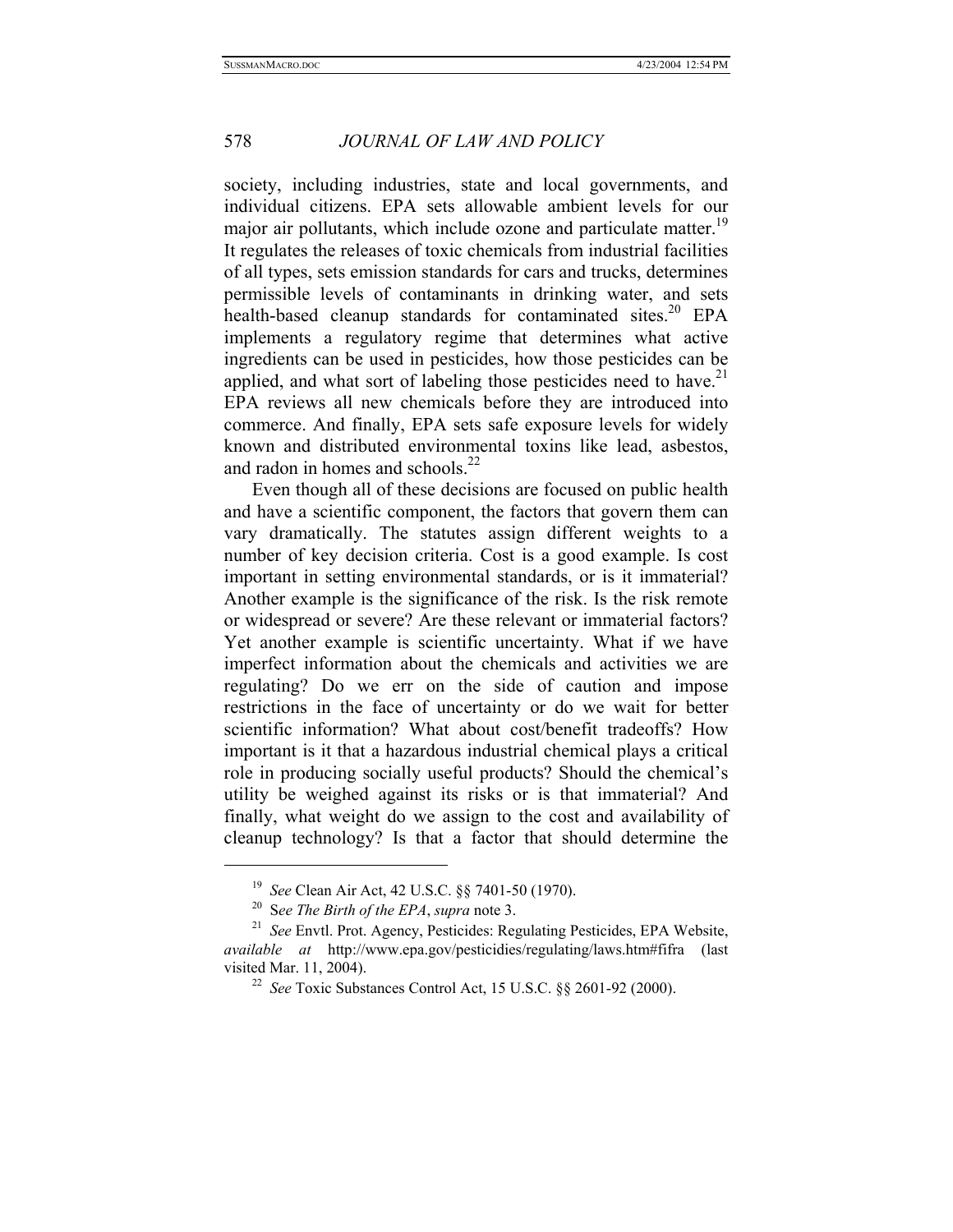levels of protection that EPA mandates, or should EPA set stringent standards that are technology-forcing and push industry to develop new pollution control techniques?

#### IV. MAJOR REGULATORY PARADIGMS

Looking across the major EPA statutes, there are four types of regulatory paradigms, each of which requires EPA to look at different decisional factors when using science to protect public health.

One is what I would call the *zero risk* paradigm, under which EPA seeks to provide assurance that there is no level of risk to which the population is exposed. This is the paradigm that is used to set ambient air quality standards under the Clean Air Act.<sup>23</sup> The statute directs that EPA must protect public health with an ample margin of safety, and that means that the Agency must provide absolute protection and even account for possible unknown or uncertain risks. $^{24}$ 

On the other hand, some statutes allow EPA to set standards that eliminate significant risks but accept insignificant risks. For example, at contaminated sites we do not try to get all of the contaminants out of the ground water or the soil. Instead, we try to reduce the presence of those contaminants to some public health level which we deem insignificant and permit some residual level of risk.

The third paradigm is cost/benefit analysis. Here, EPA looks at the risks, determining how large and severe they are and what level of certainty surrounds the science, and then examines the economic and social impacts of addressing the risks. This is the paradigm that EPA uses for industrial chemicals and pesticides. Interestingly, it bears some resemblance to the approach FDA applies to pharmaceuticals and medical devices.

The final paradigm involves risk only to a very limited extent and instead allows technological achievability and cost to drive limits on exposure and release. This is the approach EPA follows

<sup>23</sup> 42 U.S.C. §§ 7401-50 (2001). 24 *Id.*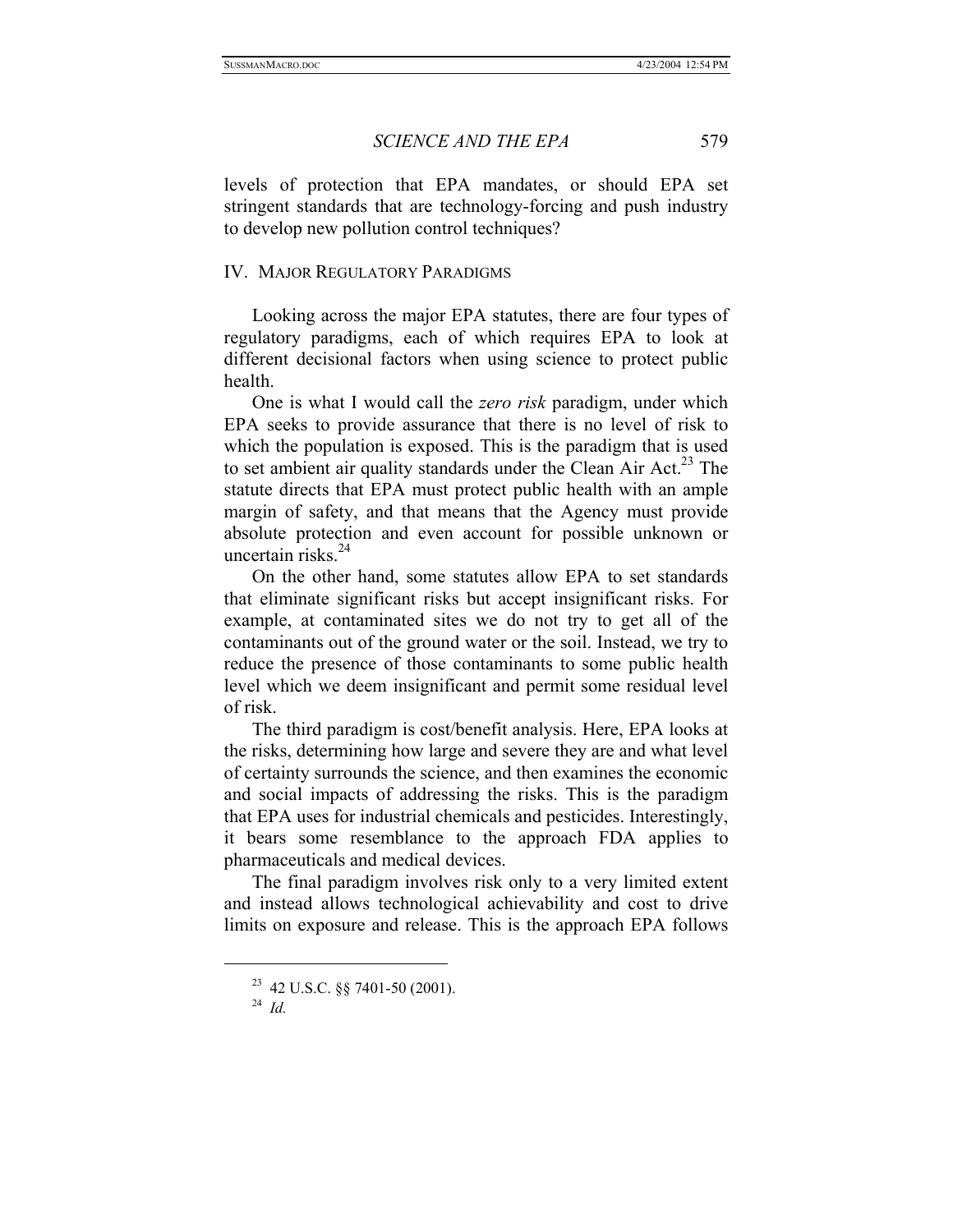for industrial emissions of toxins, which have to be controlled using maximum available control technology. EPA uses the same approach to control new air pollution sources and regulate discharges of toxic pollutants into waters and streams.

#### V. THE QUALITY AND CREDIBILITY OF EPA SCIENCE

# *A. Safeguards to protect the Quality of EPA Scientific Analysis*

In examining the credibility of EPA science, one must understand the safeguards that EPA uses to police the quality of its science. Many people do not realize that these safeguards are there, or they do not believe that they work very well. But they are in fact part of a well-established framework for applying science in the EPA decision-making process.

First, EPA follows the principle that risk assessment and risk management are separate activities that should be conducted by separate parts of the agency and insulated from each other. The concept here is that the experts should interpret the science in a policy vacuum, and then the science should be handed over to the policy makers who decide what the law requires and balance scientific and other factors to arrive at the best decision. EPA is structured to maintain this wall between risk assessment and risk management. Whether that wall really exists in practice is open to debate and discussion, but the wall is there.

Second, EPA has developed detailed risk assessment guidelines, which address major health and environmental endpoints. These guidelines, which undergo a rigorous public comment process, are agency-wide and are intended to assure scientific consistency and transparency across the agency and to reflect the consensus of the scientific community on the key issues of methodology and interpretation that EPA scientists grapple with.

Third, there is an extensive peer review program within EPA. This program does not apply to all regulations issued by EPA and the level of peer review varies from one agency action to another,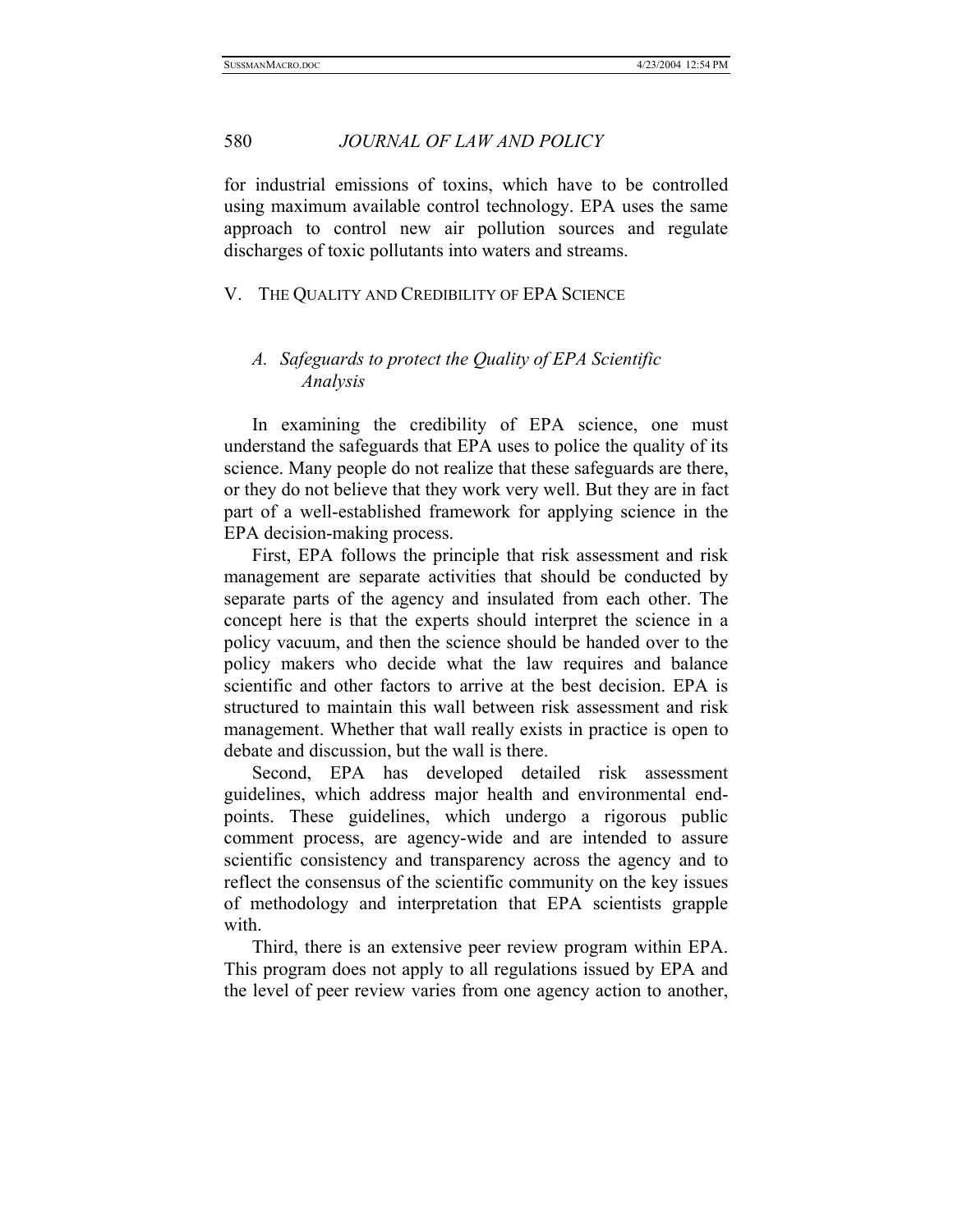l

*SCIENCE AND THE EPA* 581

but the scientific basis for most major decisions is scrutinized closely, often by EPA's Science Advisory Board, which is comprised of independent scientists from outside the agency chosen for their expertise and their scientific accomplishments.

Finally, safeguards against arbitrary or biased science reside in the administrative process for major EPA decisions and, ultimately, in the judiciary. Rulemaking at EPA, and at other agencies like FDA, is a large undertaking. The players in the rulemaking process are very sophisticated. A considerable body of scientific information and analysis is submitted by commenters. As a result, the scientific differences are framed starkly for EPA decision-makers and a full record is created during the administrative process which crystallizes the areas of scientific dispute. Judicial review is not only very common for most decisions that EPA makes, but over the years it has become more probing. This is not to say that courts do not defer to the agency. They do. Nor is it to say that courts do not recognize that they should not substitute their judgment and expertise for EPA's. They do. But, having said that, the judges, particularly in the D.C. Circuit, apply a very high level of scrutiny to EPA actions.<sup>25</sup> They comb through the record diligently and look for scientific judgments which ignore the evidence or seem arbitrary. And if they find these errors, they do not hesitate to strike down EPA action.

EPA wins some of the major cases it defends, but it loses a fair number as well. To point to a big win for EPA, the new air quality standards for particulate matter and ozone were ultimately upheld in two separate decisions by the D.C. Circuit after being reviewed by the U.S. Supreme Court.<sup>26</sup> When the dust settled, an issue that had been battled in Congress, before the agency, and within the scientific community for years was put to rest. The Bush Administration is now embracing the new standards and focusing

<sup>25</sup> *See, e.g*., Chem. Mfrs. Assoc. v. Envtl. Prot. Agency, 28 F.3d 1259, (D.C. Cir. 1994); Sierra Club v. Envtl. Prot. Agency, 167 F.3d 658, (D.C. Cir. 1999). 26 Am. Trucking Ass'n v. Browner, 530 U.S. 1201 (2000); *Bush* 

*Administration Revisiting its Easing of Clean-Air Rules*, THE SEATTLE TIMES, July 26, 2003, at A6.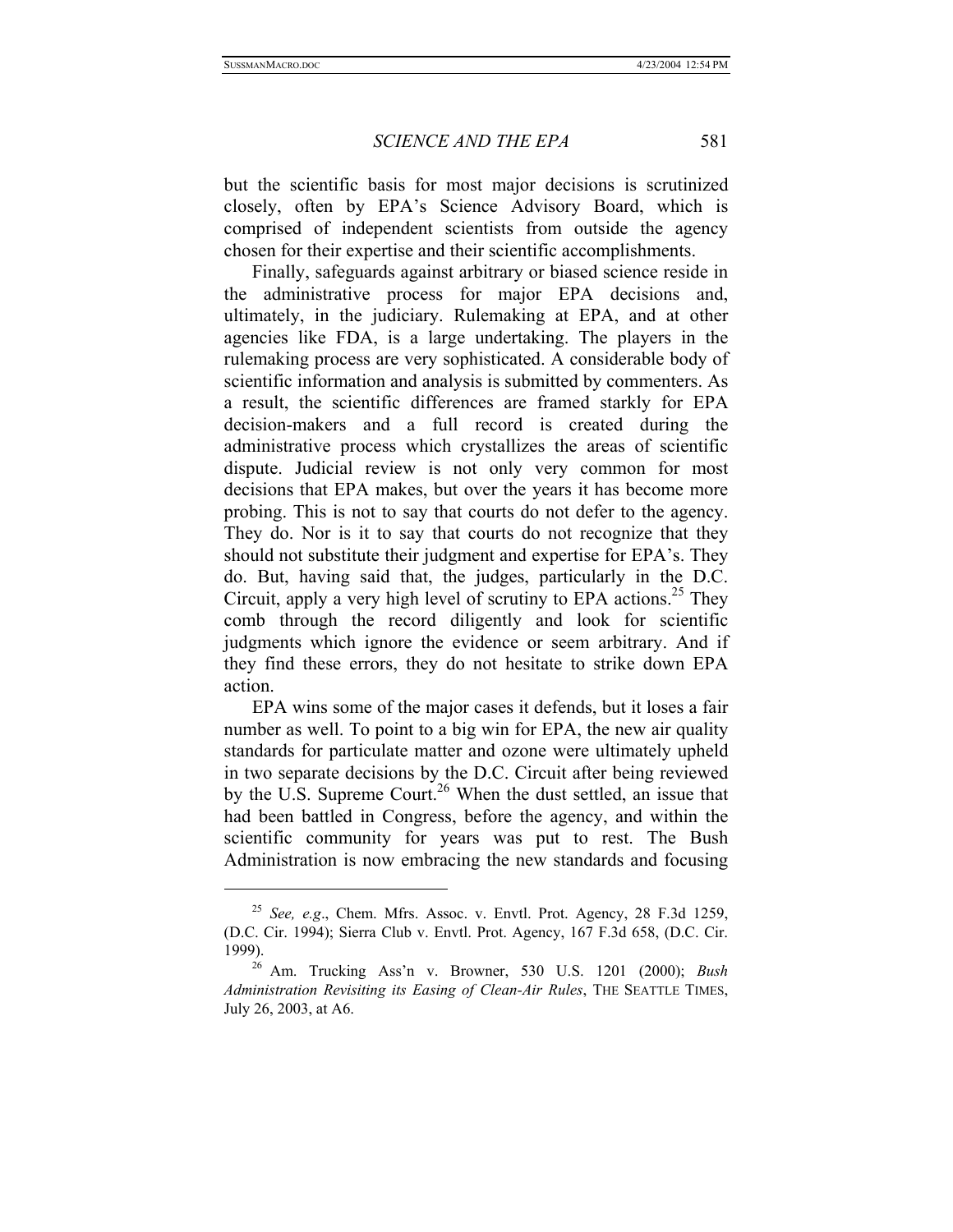on how to implement them. But there are also many cases where the courts have not hesitated to hold EPA accountable when it has overreached on the science. A good example is the decision of the Fifth Circuit that vacated an EPA rule that would have banned the manufacture and use of asbestos in this country.<sup>27</sup> In that case, the Fifth Circuit concluded that EPA had not met the statutory requirements and that the science was not sufficient to demonstrate that asbestos was unreasonably dangerous in all applications.<sup>28</sup> As a result, that rule, which was many years in the making, was voided. $29$ 

#### *B. The Debate about EPA Science*

And yet, with safeguards within EPA to assure the credibility of the scientific process and with the further safeguards of noticeand-comment rulemaking and judicial review, EPA science is still under attack from all sides. Here are a few quotes from people who have railed against the quality of EPA scientific decisions: Linda Greer of the NRDC stated "EPA mismanages the scientific function to the point that it can no longer be relied upon to be either objective or fair."<sup>30</sup> Rep. Vern Ehlers (R-Mich) stated "Members of Congress and the judiciary do not have confidence that the agency uses science appropriately in its decisions."<sup>32</sup> In addition, the Expert Panel on Role of Science at EPA remarked, "EPA science is of uneven quality, and the agency's policies and regulations are frequently perceived as lacking a sound scientific

 $\overline{a}$ 

<sup>&</sup>lt;sup>27</sup> Corrosion Proof Fittings v. EPA,  $947$  F.2d 1201 (5th Cir.1991) (finding that Canadian workers, affected by the loss of sales due to the EPA's ban on asbestos, pursuant to the Toxic Substances Control Act, did not have standing to challenge the action because of the Act's "national emphasis").<br> $^{28}$  *Id* 

<sup>&</sup>lt;sup>29</sup> *Id.* <sup>30</sup> Linda Greer & Rena Steinzor, *"Bad Science*", THE ENVTL. FORUM, Vol. 19, No. 1 at 28 (Jan./Feb. 2002). 32 Representative Vernon Ehlers, "*A Bill to Improve Science at EPA*", THE

ENVTL. FORUM, Vol. 19, No. 1 (Jan./Feb. 2002).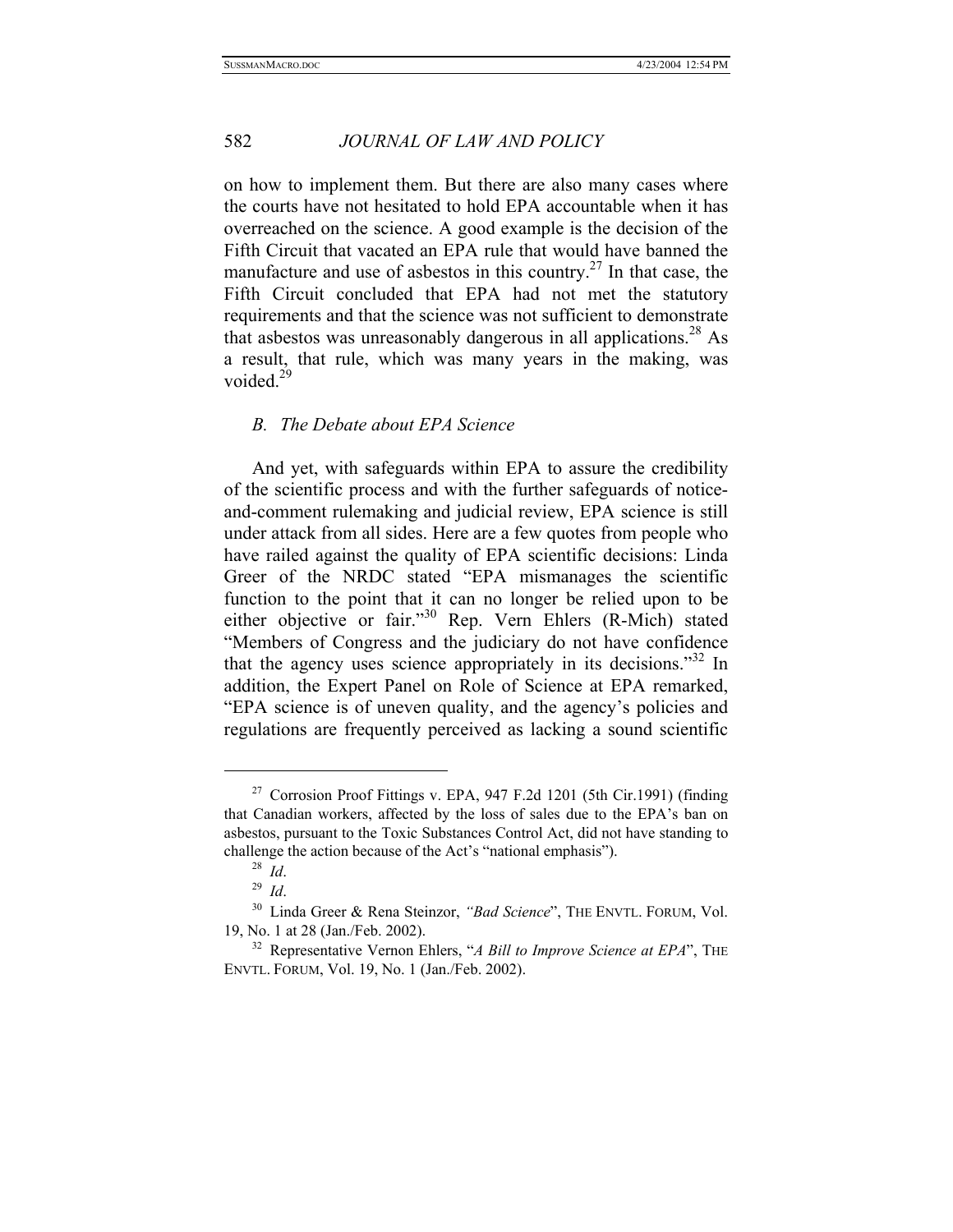foundation."33

l

What is interesting about these quotes is the diverse sources they come from. Linda Greer is a senior scientist at the Natural Resources Defense Council, which is one of the leading environmental groups in this country and certainly an advocate of aggressive environmental regulation. Yet her view of EPA science is quite scornful. Vern Ehlers, a Republican member of Congress from Michigan, is fairly conservative, although not a rabid rightwinger. His perspective is that Congress and the judiciary have lost confidence in the integrity of the agency's scientific decisions. Then in 1992, EPA itself convened a panel of esteemed scientists from outside the agency to evaluate its scientific capabilities. The verdict rendered by this group was likewise a negative one. In addition, it is easy to find statements by industry groups which are every bit as strident and critical of EPA science as these quotes here. $34$ 

The bottom line is that nobody likes EPA science. Congress does not like it, the scientific community does not like it, the environmental groups do not like it, and industry certainly does not like it.

What is fueling this deep mistrust of EPA science? One possible explanation is that there is a growing belief in our society—including by policy advocates of all persuasions—that regulatory science and, importantly, the scientists who participate in making it are not searchers for objective truth, but are carrying water for the people who pay the bills. This cynical perspective is often applied not only to EPA scientists but to industry scientists and even to scientists at academic institutions. It leads to a high degree of suspicion of the objectivity of any scientific judgment that EPA reaches, even where the underlying basis is clearly spelled out in the record and subject to external peer review.

Another reason for the lack of confidence in EPA science is that its decisions are rarely black and white. EPA rarely has complete information. Instead, the research and studies it uses for

<sup>&</sup>lt;sup>33</sup> U.S. ENVTL. PROT. AGENCY, SAFEGUARDING THE FUTURE: CREDIBLE SCIENCE, CREDIBLE DECISIONS, THE REPORT OF THE EXPERT PANEL ON THE ROLE OF SCIENCE AT EPA TO ADMINISTRATOR WILLIAM REILLY (March 1992).

<sup>34</sup> Raul & Dwyer, *supra* note 15, at 10 (NRC criticism of the EPA).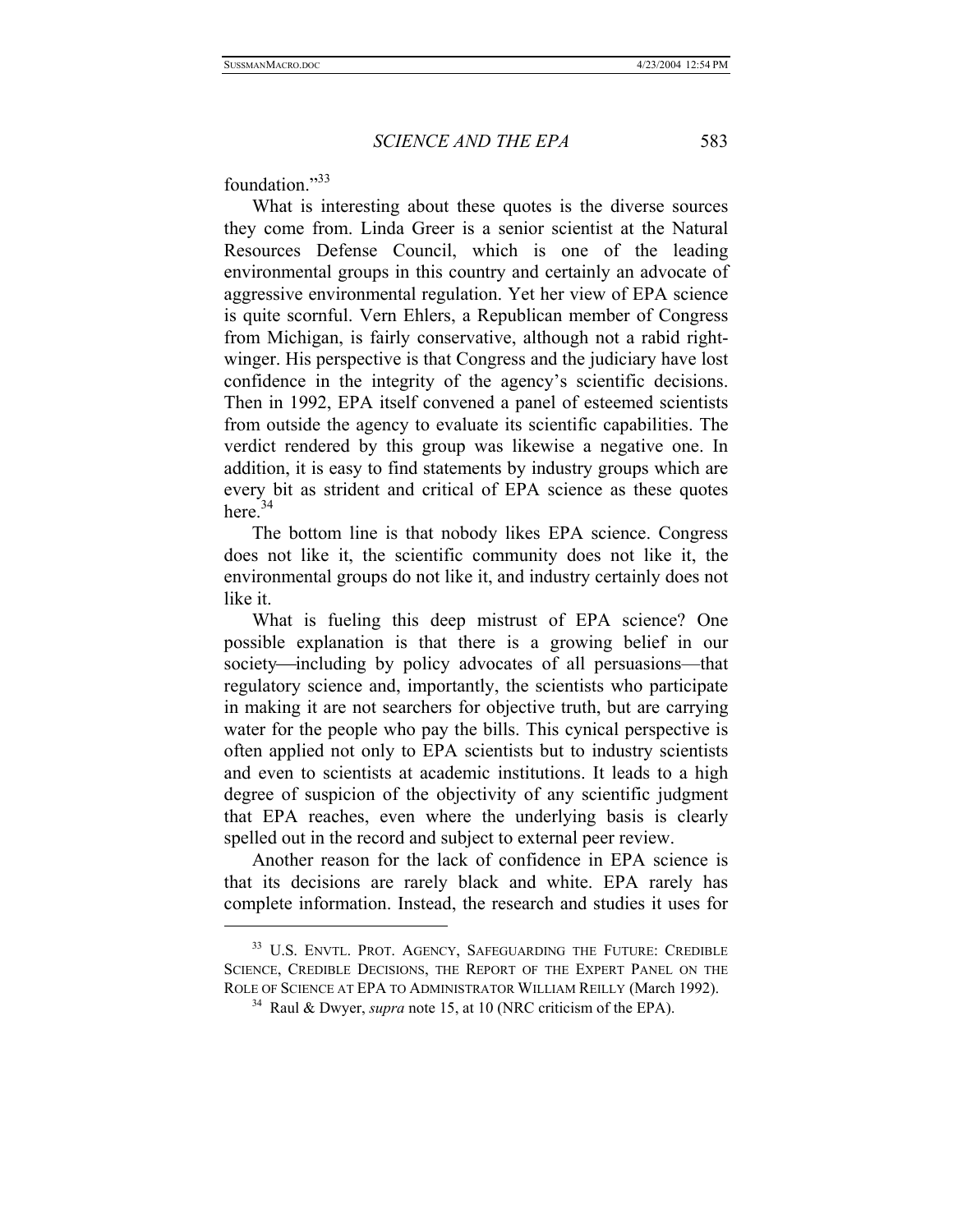decision-making often have significant gaps. In contrast to FDA, EPA generally lacks the ability to prescribe the type of data that it wants the industry to develop to support a decision. For a new pharmaceutical, FDA always has the option of saying, "the data you have given me is not sufficient, it does not answer all the questions, go back to the drawing board and do more research." But EPA generally does not control the direction and the timing of the research that is done on environmental problems. This research is performed by government laboratories, academia, or industry for reasons largely unrelated to EPA's needs. EPA is then forced to take the data set as it finds it. The result is that EPA is constantly wrestling with uncertainty in the science and deciding how to accommodate it.

Although some might disagree, I would submit that the role of uncertainty in decision-making is not a scientific issue. It is a policy issue. How one feels about uncertainty really depends on how one views the role of precaution in protecting public health and whether one believes that regulators should err on the conservative side when they have insufficient information or should instead wait for conclusive proof before taking action. Groups in our society have very different views on this fundamental question.

#### *C. Policy Choices in the Risk Assessment Process*

Because there is uncertainty in the science, EPA has to make many choices in the risk assessment process. These are only in part scientific choices. Instead, they are largely policy judgments. The following are examples of these policy judgments.

In contrast to pharmaceuticals, where we rely on clinical trials to make judgments about safety, we do not have extensive human epidemiological data on the effects of the chemicals in our society. Therefore, many of the safety decisions we make on chemicals are based on animal studies and the extrapolation of the results of these studies to humans, who are different organisms from rats and mice. Moreover, the animal studies used to assess chemicals can have conflicting results so it is necessary to decide which study to rely on and which study is of lesser weight in the risk assessment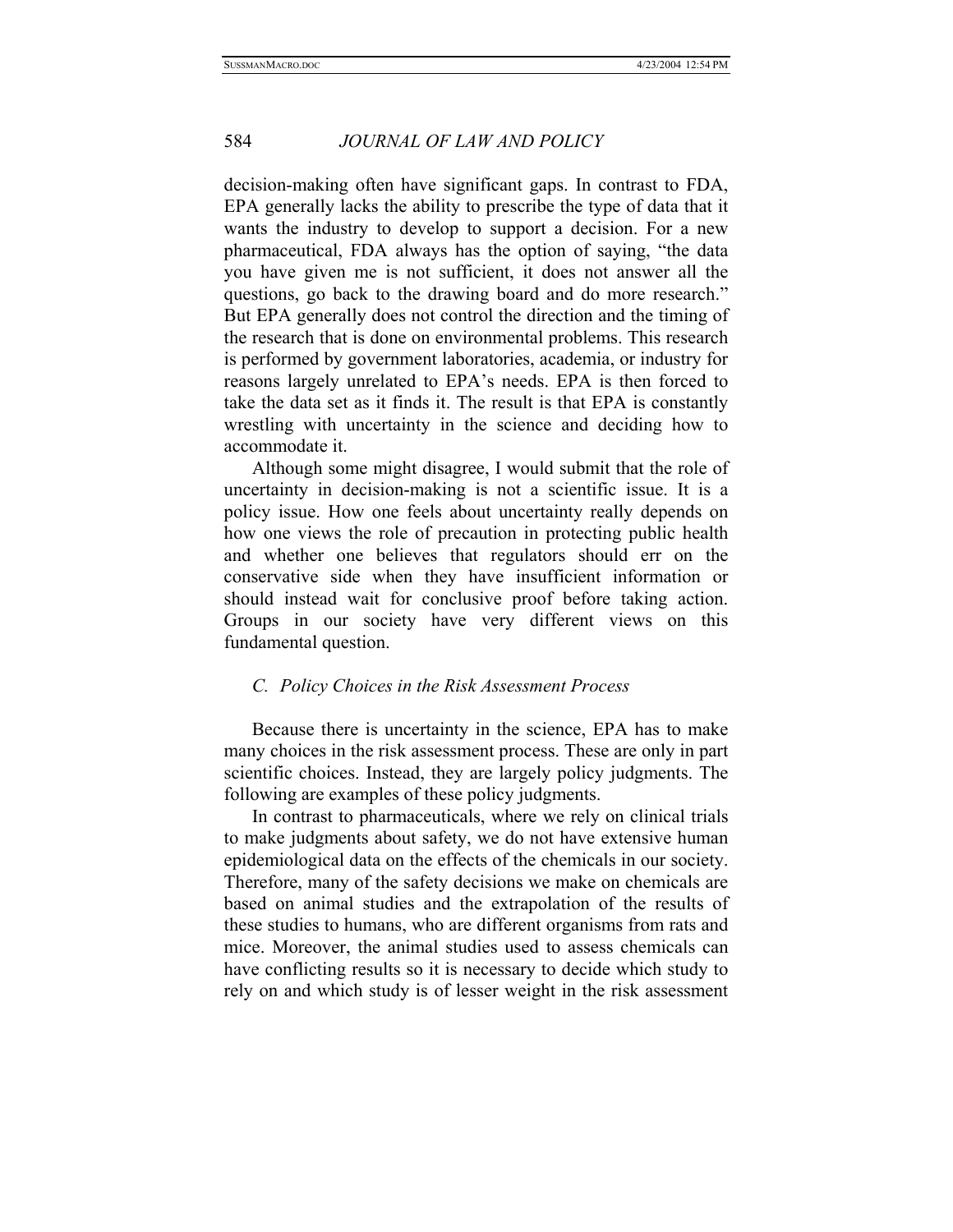process. In determining the implications of animal data for humans, relative levels of exposure often raise important issues. Animal studies are typically conducted at very high doses with the intent of producing an adverse effect that is observable and measurable, but people are often exposed to doses that are many orders of magnitude lower. Do we assume that the same effects occur in humans at low levels of exposure that are observed in animals at high doses or, instead, do we assume that there are threshold doses below which chemicals will not produce any harm?

If we do conclude that there is some likelihood of adverse effects in humans, how do we determine whether the level of risk is significant or insignificant? This is a particularly important issue for chemicals that are suspected of being carcinogenic. For these chemicals, the common technique of regulators, not only at EPA but at FDA, is to express the probability of a carcinogenic event in statistical terms. In other words, is the risk of cancer 1 in 10,000, 1 in 100,000, 1 in 1 million, or 1 in 10 million? At what point do you decide that the level of risk is too small to warrant action? Does it depend on whether people are exposed to the risk voluntarily or involuntarily? Does it depend, for example, on the size of the exposed population? Is it important that, for a certain chemical, only 1,000 people are exposed in the workplace, whereas the entire U.S. population may be exposed to other chemicals as a result of the widespread use of consumer products? And finally, do you consider the level of confidence that the chemical is a carcinogen to begin with? If the strength of the evidence is weak, does that mean that the Agency will tolerate a level of statistical risk which it would not tolerate where the evidence is strong?

A related issue that EPA grapples with is whether to apply safety factors to account for uncertainty in the risk assessment process. Because it does not know, for example, whether animal data is relevant to humans and to what extent, and what the variability of response is within the human population, should the Agency add safety factors to its calculation of acceptable levels of exposure to account for the uncertainty? And what should those safety factors be? For example, there are some chemicals for which EPA applies a safety factor of 10,000, which is huge. That means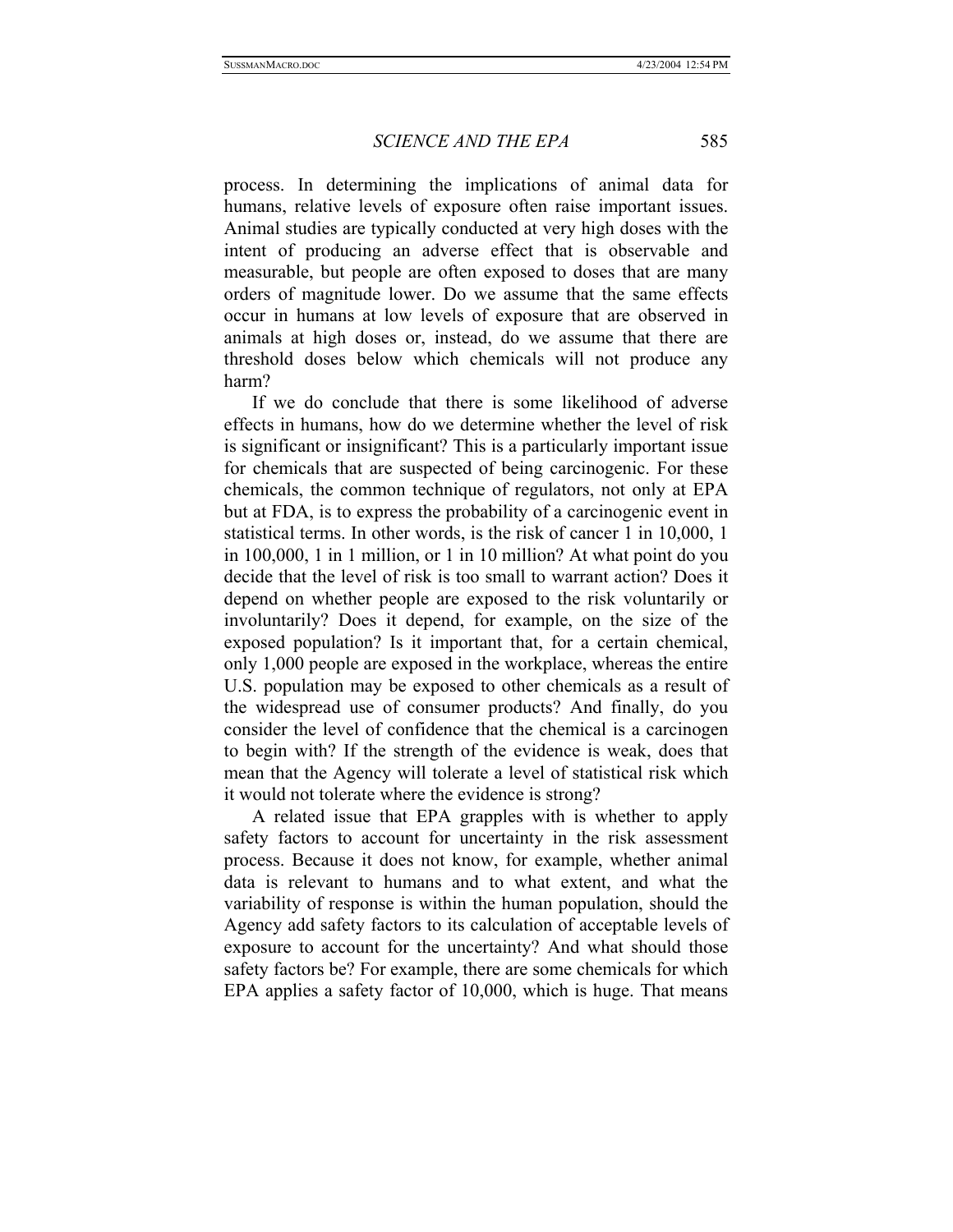that the safe level is many orders of magnitude below the level at which a chemical has exhibited adverse effects. The safe level is set at such a low level because we are uncertain about the chemical's properties and we want to be conservative and protective.

These examples are important because they illustrate the point that policy choices are a major component of risk assessment, and when people are debating the quality of EPA science, they are really debating the policy choices EPA makes in interpreting scientific data, not what the science itself is saying, which in many cases may be uncontroversial.

#### VI. EPA SCIENCE IN THE COURTROOM

The following are a few tips on what judges should look for when an EPA science decision comes before them in the courtroom. First, make sure you understand the factors that Congress directed EPA to apply in making the decision. That means going back to the statutory underpinnings of the decision to understand what type of judgment Congress was interested in and what factors Congress said were important. Second, you should differentiate clearly between science and policy judgments and make sure you understand what portions of an EPA decision are science-based in the narrow sense, and what portions are based on policy considerations. Third, you should recognize the role of uncertainty in the decision that EPA has made and try to understand the assumptions that EPA has made to deal with that uncertainty. Fourth, make sure you understand the level of public comment and peer review that has been applied during the EPA decision-making process. There is a very big difference between an EPA standard which has undergone full and careful review by the agency's Science Advisory Board and an EPA standard which has not undergone any external review at all. And the final point, which is obvious but always worth repeating, is that the safe levels that EPA sets are designed for overall protection of the population, not to prevent harm in any individual case. Thus, the mere fact that an EPA standard has been violated does not establish causation in